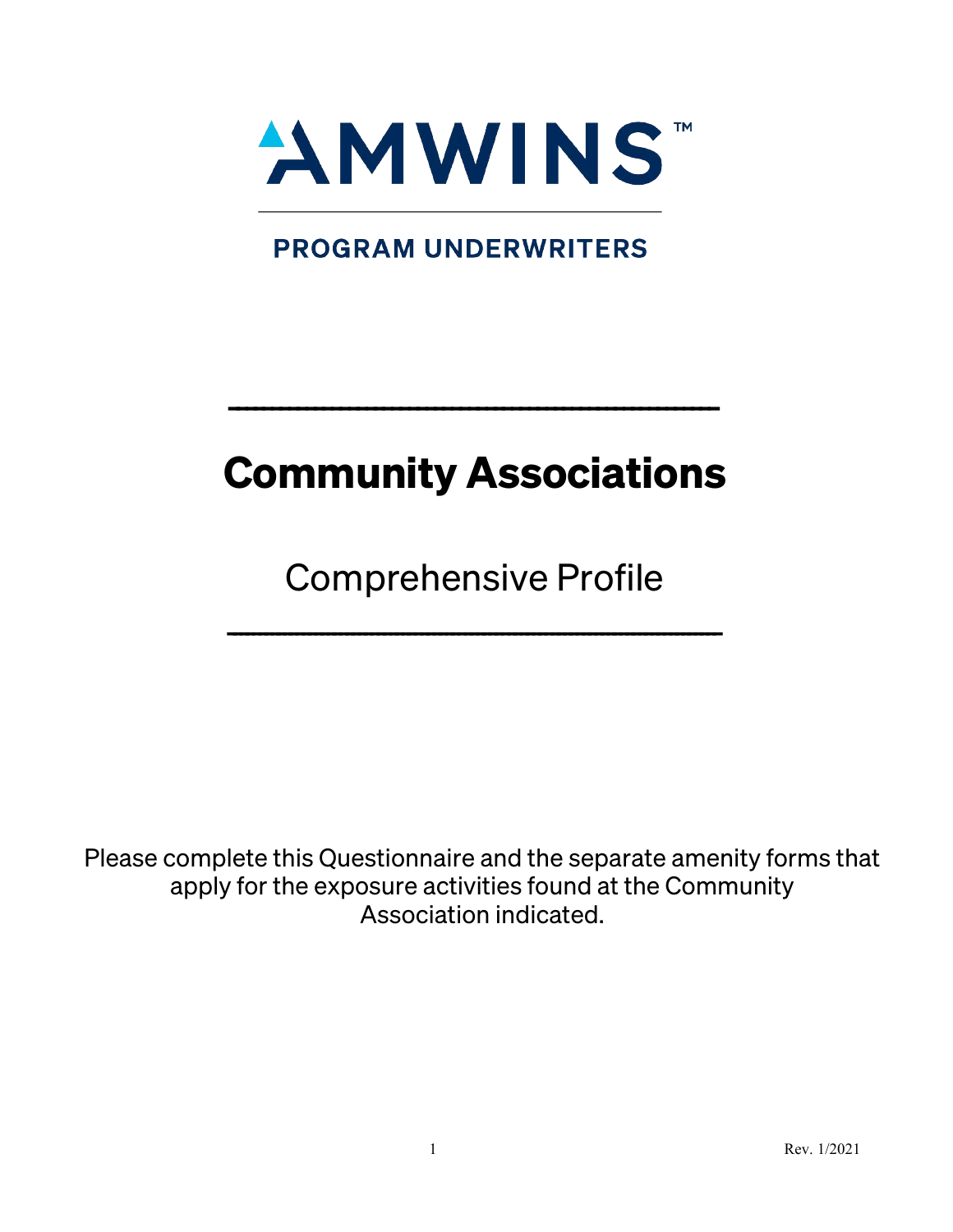### **Account Characteristics**

| Registered Name of Non Profit Corporation: |
|--------------------------------------------|
|                                            |
|                                            |
| Web Site Address:                          |
|                                            |
| E-mail Address:                            |
|                                            |
| Type of Management (check one):            |
| On Site / Association Employee             |
| On Site / Property Management Firm         |
| Off Site / Property Management Firm        |
| Developer Managed                          |
| lOther:                                    |

### Contacts for Loss Control Inspection

| Location |  | State   Contact Name | Phone |
|----------|--|----------------------|-------|
|          |  |                      |       |
|          |  |                      |       |
|          |  |                      |       |
|          |  |                      |       |
|          |  |                      |       |
|          |  |                      |       |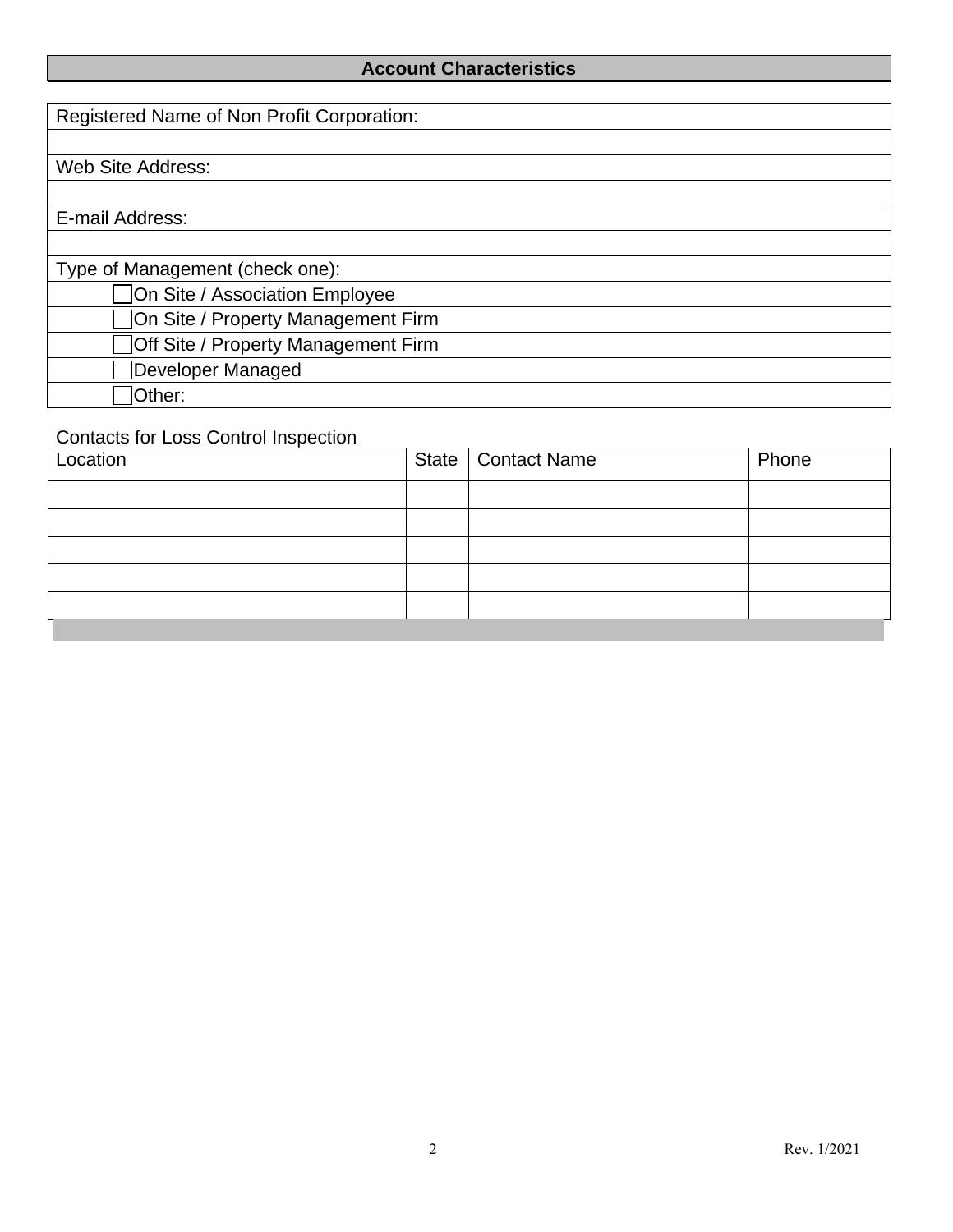# **Type of Terrain High Frequency Risk Zones**

 $\checkmark$ Check one

| Forest                            | Hurricane / Wind          |
|-----------------------------------|---------------------------|
|                                   |                           |
| Open Grassland                    | Flood - Zone              |
| <b>Oesert</b>                     | Forest Fire               |
| ้ lUrban                          | $\vert$ Earthquake – Zone |
| Within Incorporated City/Township | <b>Volcano</b>            |

| <b>Number of Total Building Lots:</b> |  |
|---------------------------------------|--|
| Developed:                            |  |
| Undeveloped:                          |  |

| <b>Type of Building Unit</b>        | <b>Number</b> | <b>Built</b> | <b>Is Client Responsible to Insure</b> |            |
|-------------------------------------|---------------|--------------|----------------------------------------|------------|
| Single Family (Detached)            |               |              | lYes                                   | INo        |
| <b>Condominium Units</b>            |               |              | lYes                                   | <b>No</b>  |
| <b>Townhouse Units</b>              |               |              | <b>Yes</b>                             | <b>No</b>  |
| <b>Apartment Units</b>              |               |              | lYes                                   | 1No        |
| Non-Residential Hotel / Motel Units |               |              | lYes                                   | <b>INo</b> |
|                                     |               |              |                                        |            |

| Full<br>Population:<br>ıme   |  |
|------------------------------|--|
| -opulation'<br>seasonal<br>ັ |  |

## **Type of Association**

| Resort      |
|-------------|
| Retirement  |
| Residential |

#### Annual Operating Budget: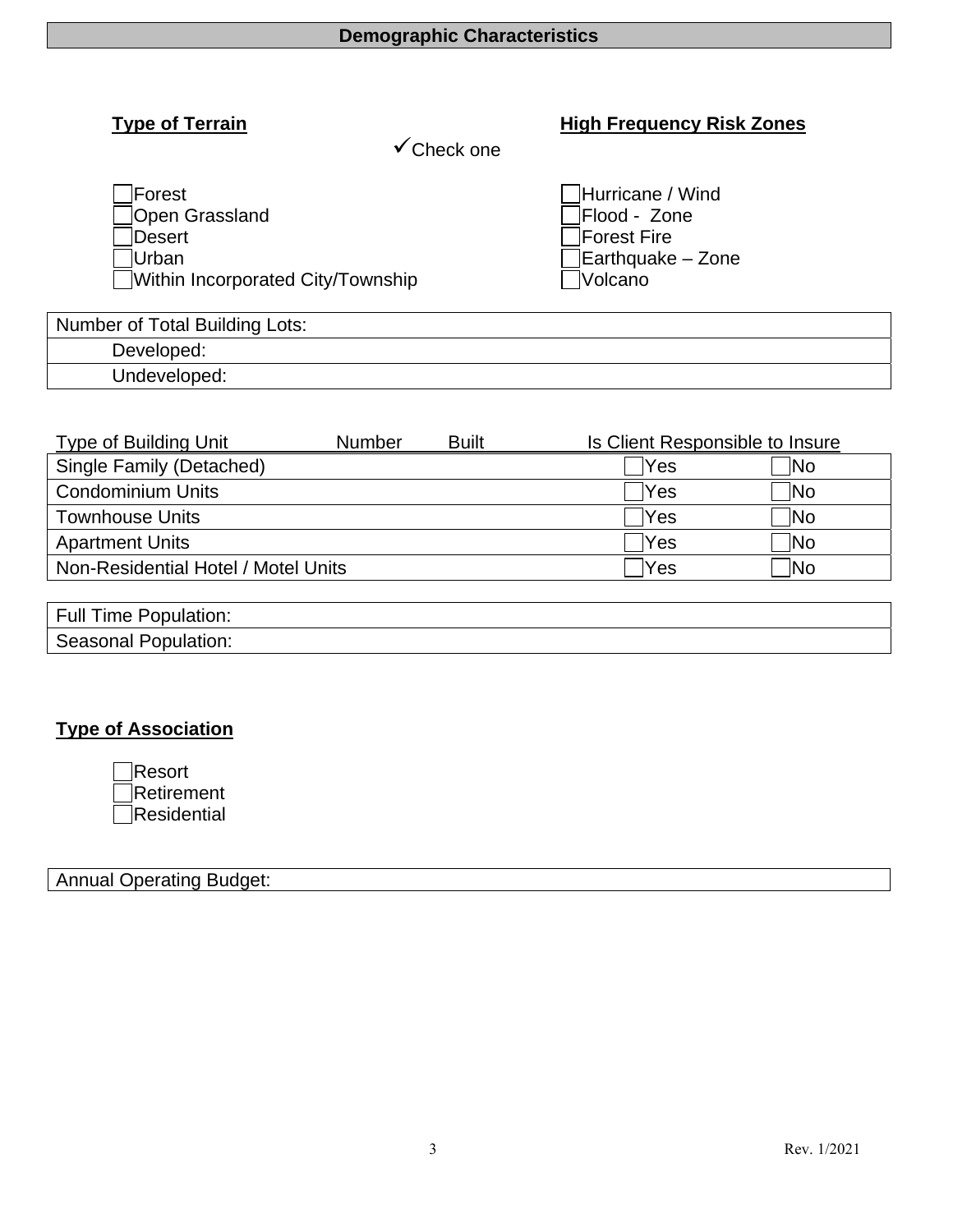# **Physical Characteristics**

| Total Acres (Community / Resort):    | acres |
|--------------------------------------|-------|
| Total Acres Common:                  | acres |
| Miles of Association Owned Pathways: | miles |
| Miles of Association Owned Roads:    | miles |

# Lakes and Rivers:

| Number of: | Lakes / Reservoirs |
|------------|--------------------|
|            | Ponds              |
|            | <b>Rivers</b>      |
|            | Dams               |

#### Streets / Roads

| Streets/Roads                        | 'Yes | $\overline{\mathsf{No}}$ | # of Miles:   |
|--------------------------------------|------|--------------------------|---------------|
| <b>Bridges</b>                       | Yes  | <b>No</b>                | # of Bridges: |
| <b>Street Lights</b>                 | Yes  | <b>No</b>                |               |
| <b>Other Traffic Control Devices</b> | Yes  | <b>No</b>                |               |

# Pathways:

| Walking / Jogging       | Yes | <b>No</b>                |       |  |
|-------------------------|-----|--------------------------|-------|--|
| <b>Bicycle</b>          | Yes | $\overline{\text{No}}$   |       |  |
| Equestrian              | Yes | <b>No</b>                |       |  |
| Other:                  | Yes | $\overline{\text{No}}$   | ∟ist: |  |
| Are Pathways Patrolled: | Yes | $\overline{\mathsf{No}}$ |       |  |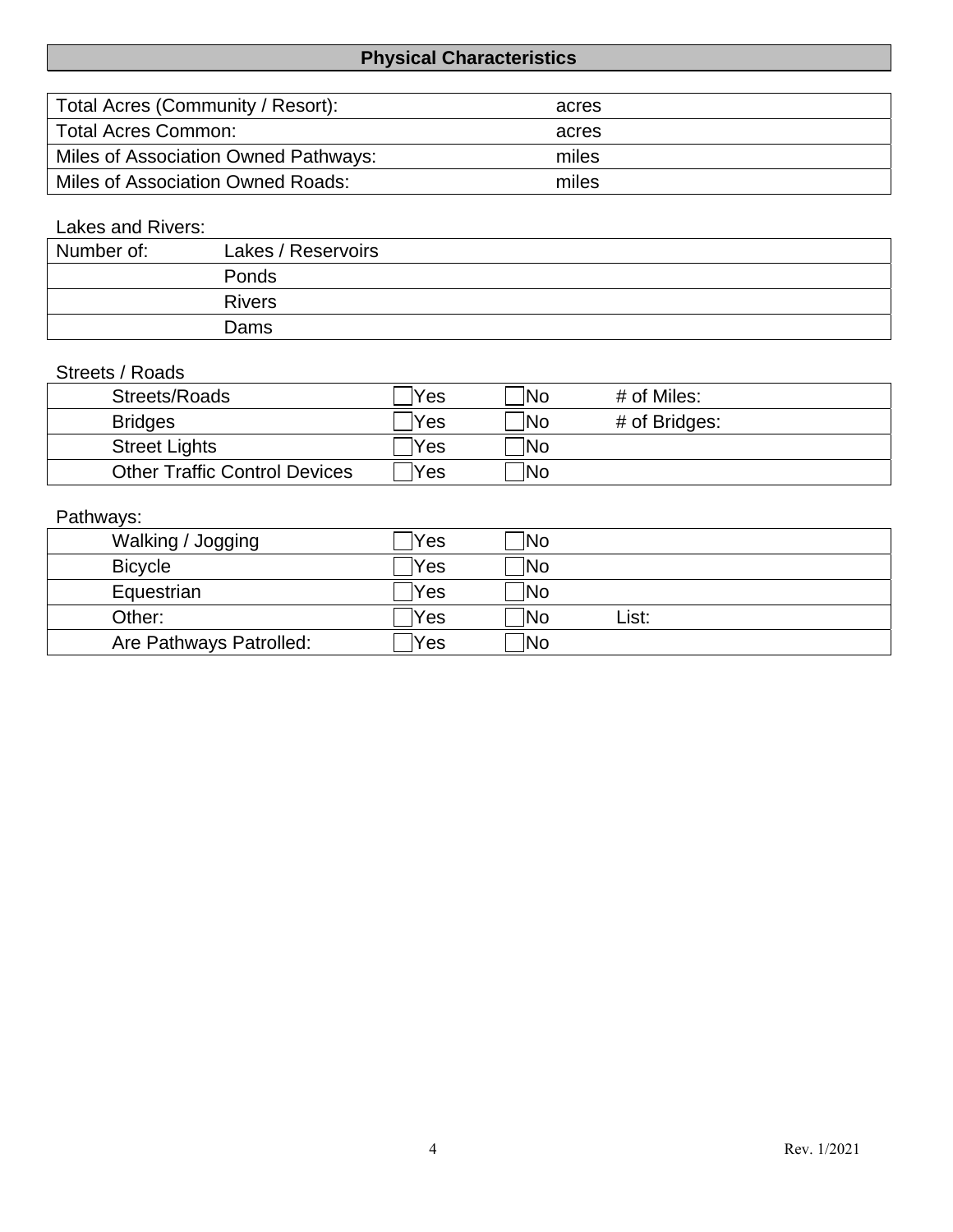# **Safety Program**

| Is there a position that oversees a safety program for the operation?                                                                                                                                            |     |                                                |            | Yes<br>lN∩ |
|------------------------------------------------------------------------------------------------------------------------------------------------------------------------------------------------------------------|-----|------------------------------------------------|------------|------------|
| Does the safety program include the following:                                                                                                                                                                   |     |                                                |            |            |
| <b>Evacuation Plan</b>                                                                                                                                                                                           | Yes | No                                             |            |            |
| <b>Emergency Response Plan</b>                                                                                                                                                                                   | Yes | No.                                            |            |            |
| Self Inspection Program                                                                                                                                                                                          | Yes | No.                                            |            |            |
| Incident Investigation                                                                                                                                                                                           | Yes | Mo]                                            |            |            |
|                                                                                                                                                                                                                  |     |                                                |            |            |
|                                                                                                                                                                                                                  |     | <b>Subcontractor / Concessionaire Controls</b> |            |            |
| Is there a subcontractor control policy in place for selecting and managing subcontracted<br>operations?<br>Are subcontractors required to carry Commercial General Liability coverage at limits of liability to |     |                                                | <b>Yes</b> | INo.       |
| pay potential claims expected from work performed? (minimum limits should \$1,000,000)                                                                                                                           |     |                                                | <b>Yes</b> | lNo.       |
| Are subcontractors required to place their coverage with an insurance company that has a Best's<br>rating of A or better?                                                                                        |     |                                                | <b>Yes</b> | No         |
| Is the resort named as an additional named insured on the subcontractor's liability and / or<br>completed operation insurance policy?                                                                            |     |                                                | lYes       | <b>INo</b> |
| Are Hold Harmless clauses signed that hold the resort harmless from damages caused by                                                                                                                            |     |                                                |            |            |
| subcontractors during operational activities and / or completed work?                                                                                                                                            |     |                                                | Yes        | <b>No</b>  |
| Are records maintained that allow identification of subcontractors used on each project or activity to                                                                                                           |     |                                                |            |            |
| ensure the ability to identify the sub if a loss occurs?                                                                                                                                                         |     |                                                | Yes        | No         |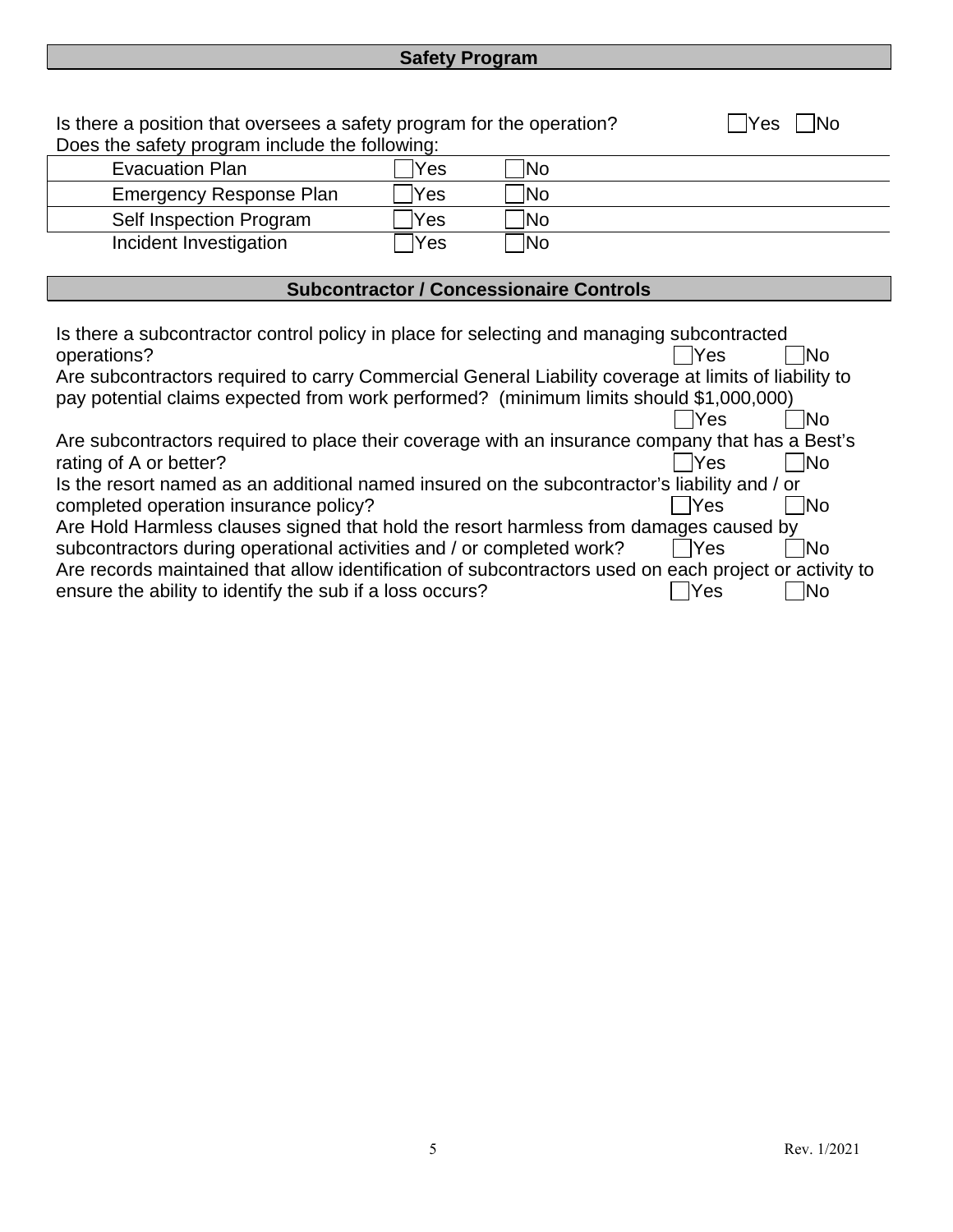#### **Services**

|                               |                            | <b>Insured</b> | <b>Subcontract</b> | <b>City</b> |  |
|-------------------------------|----------------------------|----------------|--------------------|-------------|--|
| Water                         | $Yes \Box No$              |                |                    |             |  |
| <b>Waste Water Treatment</b>  | $\Box$ Yes $\Box$ No       |                |                    |             |  |
| Cable TV                      | $\Box$ Yes $\Box$ No       |                |                    |             |  |
| Security                      | $\bigcap$ Yes $\bigcap$ No |                |                    |             |  |
| Fire Suppression              | $\Box$ Yes $\Box$ No       |                |                    |             |  |
| Trash / Garbage Pickup        | $\Box$ Yes $\Box$ No       |                |                    |             |  |
| Street / Parking Lot          | $\Box$ Yes $\Box$ No       |                |                    |             |  |
| <b>Snow Removal</b>           | $\Box$ Yes $\Box$ No       |                |                    |             |  |
| <b>Grounds Maintenance</b>    | $\Box$ Yes $\Box$ No       |                |                    |             |  |
| <b>Shuttle Transportation</b> | $\Box$ No<br>Yes           |                |                    |             |  |

#### **Other Services**

|                              | <b>Insured</b> | <b>Subcontract</b> | <b>Other</b> |  |
|------------------------------|----------------|--------------------|--------------|--|
| Day Care / Nursery           |                |                    |              |  |
| <b>Real Estate Sales</b>     |                |                    |              |  |
| Newspaper                    |                |                    |              |  |
| Landscape / Tree Maintenance |                |                    |              |  |
| <b>Lake Weed Control</b>     |                |                    |              |  |
| <b>Recreation Programs</b>   |                |                    |              |  |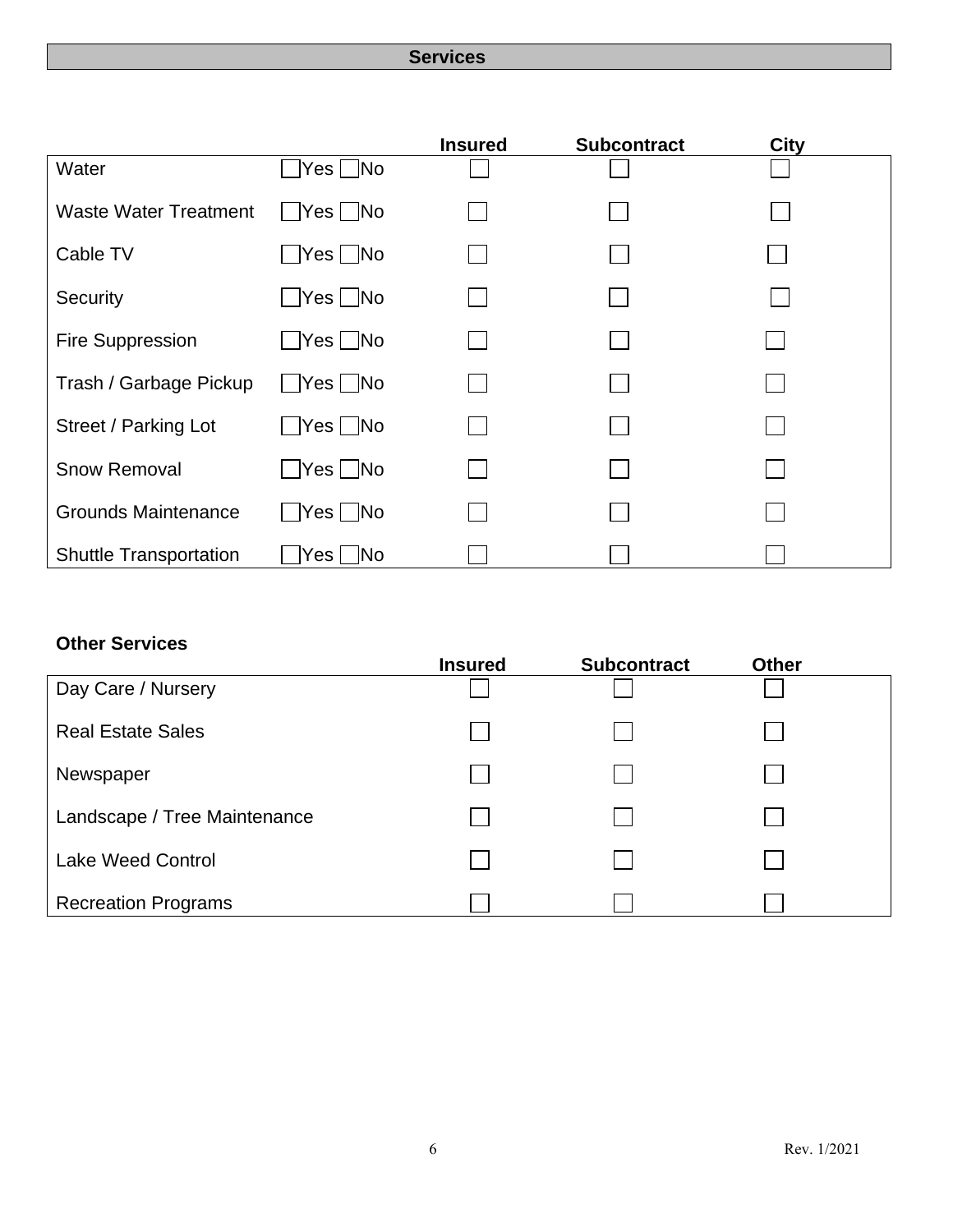# **Program Special Risks**

Please complete applicable questionnaire for each operation checked below:

| $\cdots$ prove or provided to $\sim$<br>Aquatics (swimming pools / beaches) | Yes                                     | lNo            |                                |
|-----------------------------------------------------------------------------|-----------------------------------------|----------------|--------------------------------|
| Water Slides / Water parks                                                  | Yes                                     | lNo            |                                |
| Fitness Center / Spa                                                        | Yes                                     | No             |                                |
| Security / Police                                                           | Yes                                     | lNo            |                                |
| Restaurant / Liquor                                                         | Yes                                     | N <sub>o</sub> |                                |
| <b>Golf Course</b>                                                          | Yes                                     | Mo]            |                                |
| <b>Auto/Garage Keepers</b>                                                  | Yes                                     | No.            |                                |
| <b>Equestrian Center</b>                                                    | Yes                                     | lNo            |                                |
| <b>Tennis Courts</b>                                                        | Yes                                     | lNo            |                                |
| Watercraft / Marina                                                         | Yes                                     | No             |                                |
| Day Care / Nursery                                                          | Yes                                     | lNo            |                                |
| Concerts / Fairs                                                            | Yes                                     | No.            |                                |
| Ice Skating                                                                 | Yes                                     | No!            |                                |
| Snow Sledding / Tubing                                                      | Yes                                     | No.            |                                |
| <b>Snowmobile Tours</b>                                                     | Yes                                     | No)            |                                |
| X-C Skiing                                                                  | Yes                                     | ÌNo            |                                |
| <b>Guided Backpacking / Hiking Tours</b>                                    | Yes                                     | ∣No            |                                |
| <b>Shooting Ranges</b>                                                      | Yes                                     | <b>INo</b>     |                                |
| Inline Skating / Skateboarding                                              | Yes                                     | No.            |                                |
| Campground                                                                  | Yes                                     | No.            |                                |
| <b>Community Center / Club House</b>                                        | Yes                                     | No.            |                                |
| Downhill Skiing                                                             | Yes                                     | 1No            | If yes, complete MountainGuard |
| Application                                                                 |                                         |                |                                |
| Other:                                                                      | (please list and complete generic form) |                |                                |
|                                                                             |                                         |                |                                |
|                                                                             |                                         |                |                                |